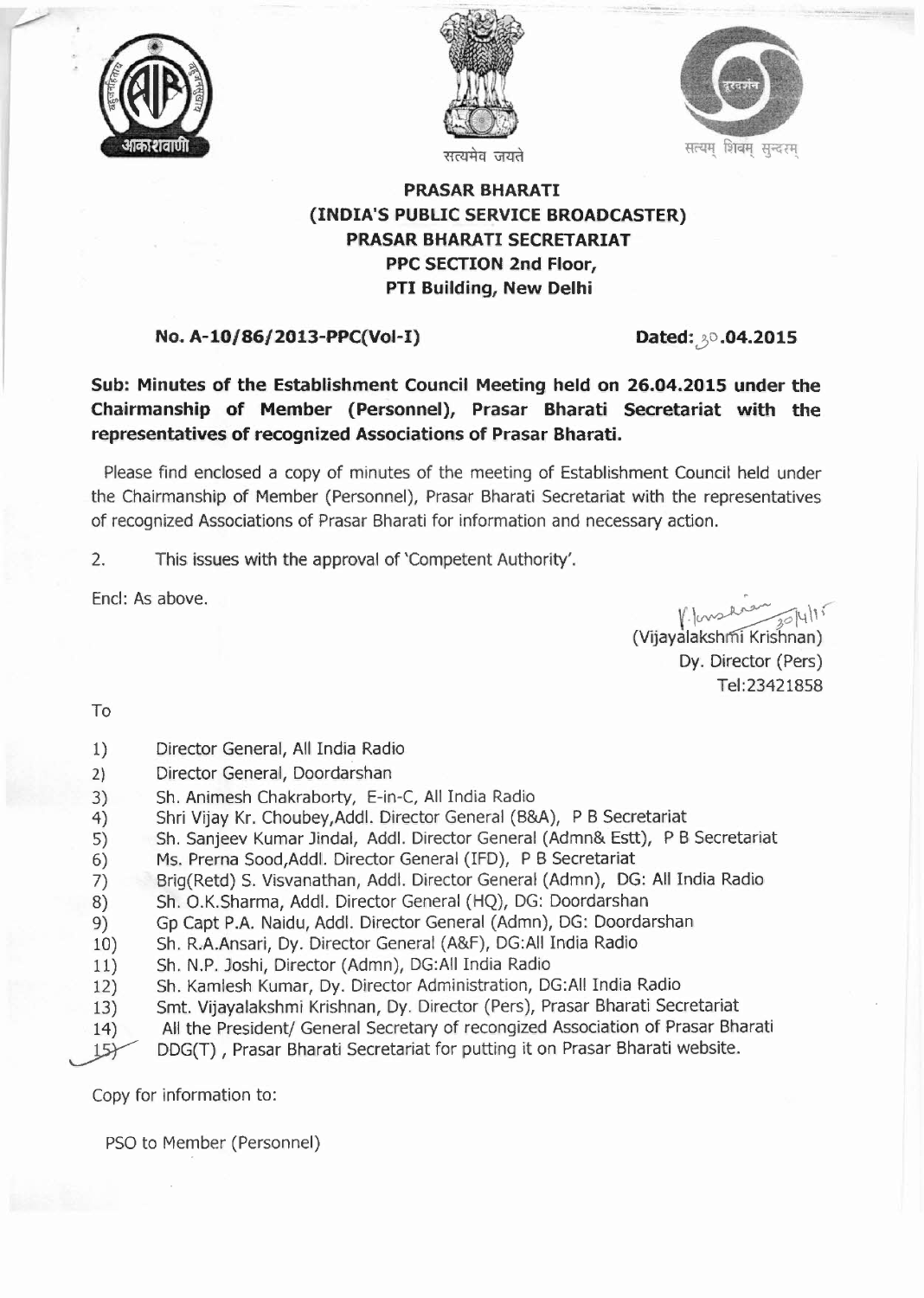Minutes of the meeting of Establishment Council (EC) of Prasar Bharati held with all the recognised Associations on 16/4/2015 in the Conference Hall, Prasar Bharati Secretariat, PTI Building, New Delhi

\*\*\*\*\*\*

The meeting of Establishment Council was held with recognized Associations of Prasar Bharati under the Chairmanship of Member (Personnel) on 16.04.2015 at 3:30 pm in Prasar Bharati Secretariat.

1. The following officers of Prasar Bharati participated in deliberations:

| i) Shri Suresh Chandra Panda     | Member (Pers) & Chairman                             |
|----------------------------------|------------------------------------------------------|
| ii) Sh. F. Sheheryar             | Director General, All India Radio & Member           |
| iii) Sh. C. Lalrosanga           | Director General, Doordarshan & Member               |
| iv) Sh. Animesh Chakraborty      | E-in-C, All India Radio                              |
| v) Shri Vijay Kr. Choubey        | Addl. Director General (B&A), P B Secretariat        |
| vi) Sh. Sanjeev Kumar Jindal     | Addl. Director General (Admn& Estt), P B Secretariat |
| vii) Ms. Prerna Sood             | Addl. Director General (IFD), P B Secretariat        |
| viii) Brig (Retd) S. Visvanathan | Addl. Director General (Admn), DG: All India Radio   |
| ix) Sh. O.K.Sharma               | Addl. Director General (HQ), DG: Doordarshan         |
| x) Gp Capt P.A. Naidu            | Addl. Director General (Admn), DG: Doordarshan       |
| xi) Sh. R.A.Ansari               | Dy. Director General (A&F), DG:All India Radio       |
| xii) Sh. N.P. Joshi              | Director (Admn), DG:All India Radio                  |
| xiii) Dr. Kamlesh Kumar          | Dy. Director Administration, DG:All India Radio      |
| xiv) Smt. Vijayalakshmi Krishnan | Dy. Director (Pers), Prasar Bharati Secretariat      |
|                                  |                                                      |

- 2. List of representatives of Associations who attended the meeting is placed at Annexure A.
- 3. At the outset, Member (Pers.) as Chairperson welcomed officers from PBS, DDN, AIR and representatives of the Associations and requested all present to treat this meeting as an introductory meeting as the same is held soon after his assumption of charge of Member (Pers).
- 4. Representatives of the Associations were of the same view and also felt that the agenda points which were submitted by them also needed some updating because the meeting has been held after getting postponed for a number of times.
- 5. Chairperson assured that the EC meeting will be called for shortly and will be held separately for the different cadres viz; Engineering, Programming and Administrative cadres wherein the issues pertaining to the different Associations will be discussed in detail. However, Chairperson requested the representatives to bring out a few important issues for getting familiarised with the same.
- 6. The general issues brought out by the different Associations are as under:-

 $(I)(a)$  The views of the Associations are to be looked into by Prasar Bharati with a positive attitude, the lack of which has resulted in many Court cases.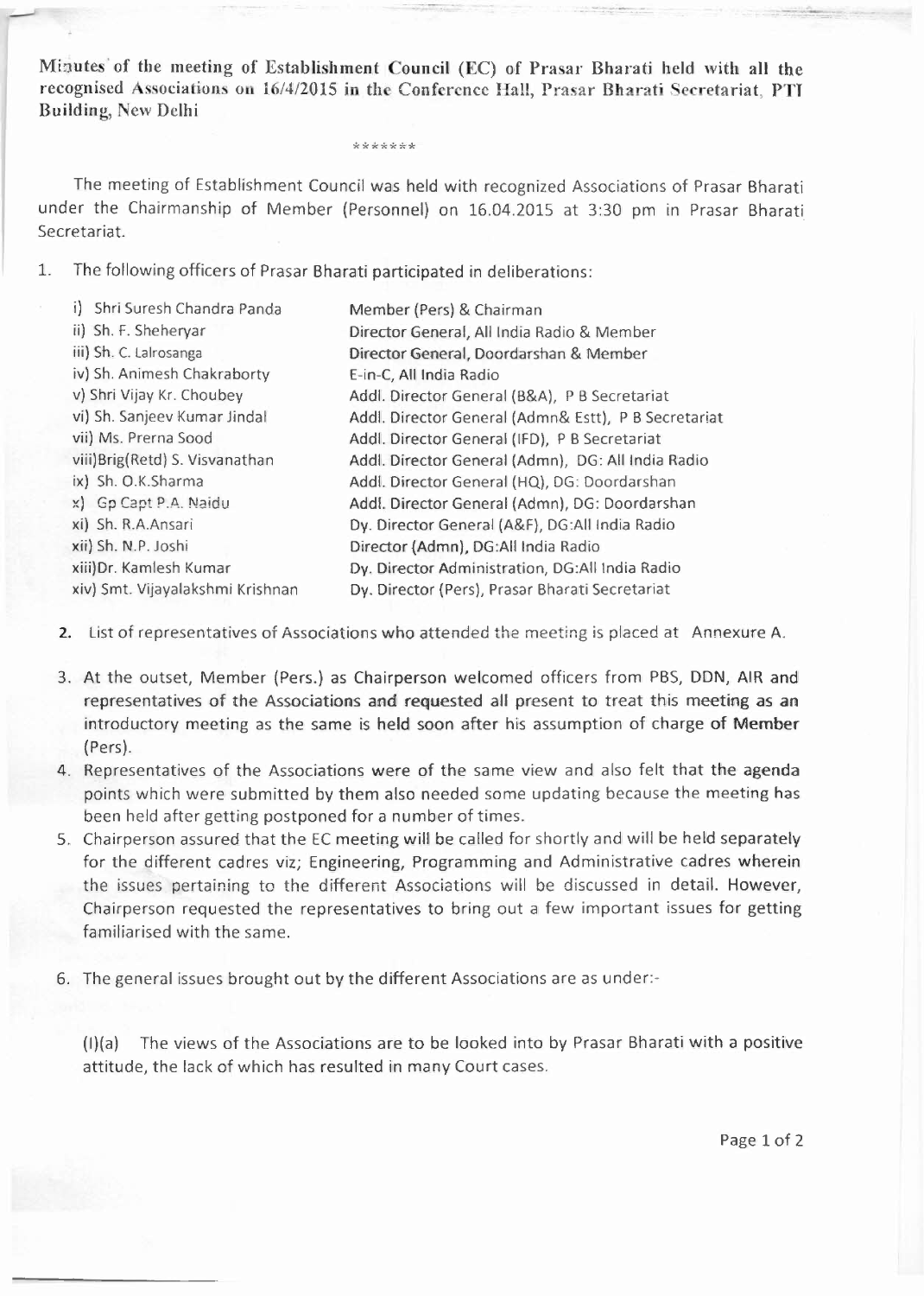- (b) Issues which have even reached final stages are not being implemented. Implementation of even the Supreme Court Orders are not being done by the Directorates and also at the initial stage Prasar Bharati does not consult the ASG etc.
- (II) Promotions are not held timely and employees are retiring without promotion.
- (III) Representatives of Associations informed about the upgradation of pay scales granted vide MIB Communication dated 25.2.1999 to 11 categories of employees of Prasar Bharati and recovery. Ministry of I&B vide their letter No. 515/04/2014-BA(E)(pt) dated 17.02.2015 advised to keep in abeyance the recovery being made, if any, on account of grant of MACP. Associations requested that recovery from staff by treating 25.02.1999 scales as an upgradation should not to be effected.
- (IV) In many Kendras ,salaries were not stated to be credited in the employee's account maintained in Bank of India in time.
- (V) The seniority of the in-situ promotees to be protected vis-a-vis Direct recruited PEX.
- (VI) (a) The issue of pay fixation as per  $6<sup>th</sup>$  Pay Commission of Head Clerks and Stenos still remains unresolved.

(b) Extending NFSG Pay of 5400 after completion of 4 years of service to Senior Administrative Officers.

(c) In-situ, CDC and ad-hoc promotions should be given in all cadres.

(d) Pay parity of technician with that of lighting Assistant.

(e) Extending court judgements to similarly placed employees also.

(VIII) Cadre Review Committee should expedite their recommendation.

(IX) Request for effective grievance redressal mechanism where by acknowledgement to the petitioner and action taken may be communicated. Both the Directorates should have Grievance Cell headed by an officer of the level of Director and above.

7. Both the DGs acknowledged the need for Grievance Cell and also assured full cooperation from their side. DG, AIR however, conveyed that there should be no complaints about intimidation at the same time from the Association side to the officers.

8. The point regarding an effective grievance redressal mechanism was well taken and Chairperson appealed to both the DGs and Senior Officers for faster implementation of decisions taken in the Prasar Bharati Board. He also assured that the problems put forth by the representatives will be looked into with a positive approach.

The meeting ended with a vote of thanks to the Chair.